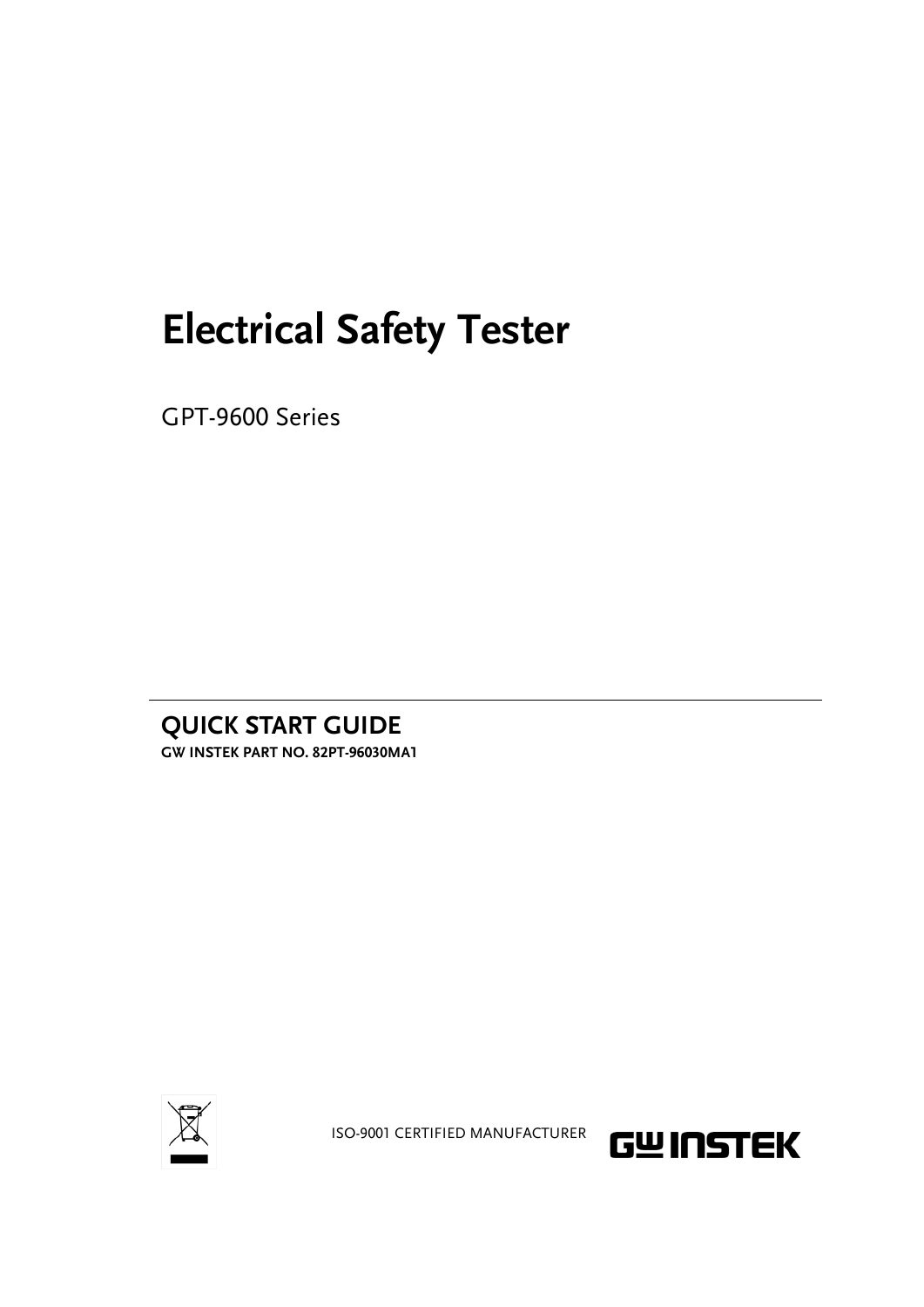This manual contains proprietary information, which is protected by copyright. All rights are reserved. No part of this manual may be photocopied, reproduced or translated to another language without prior written consent of Good Will company.

The information in this manual was correct at the time of printing. However, Good Will continues to improve products and reserves the right to change specification, equipment, and maintenance procedures at any time without notice.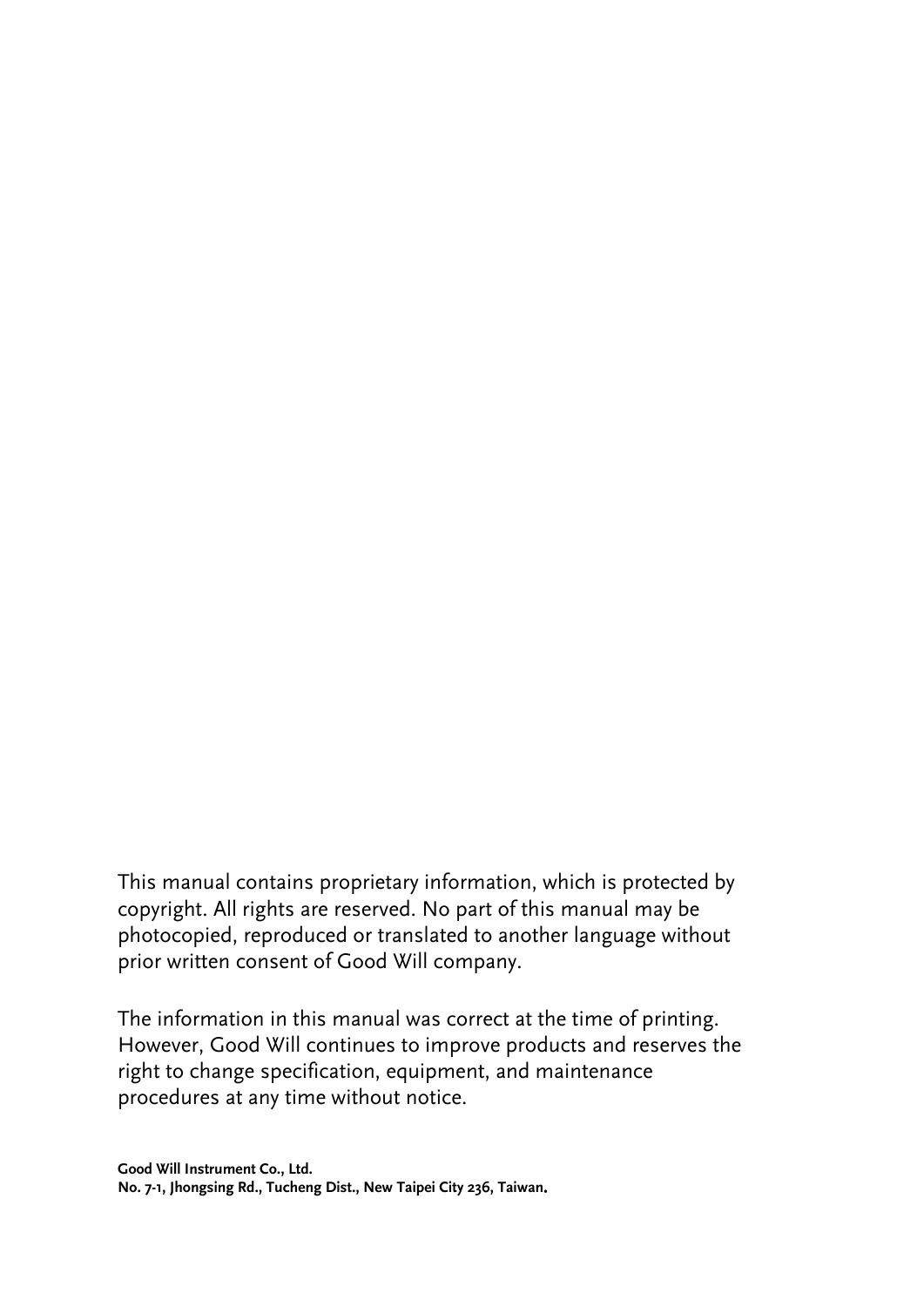## **Table of Contents**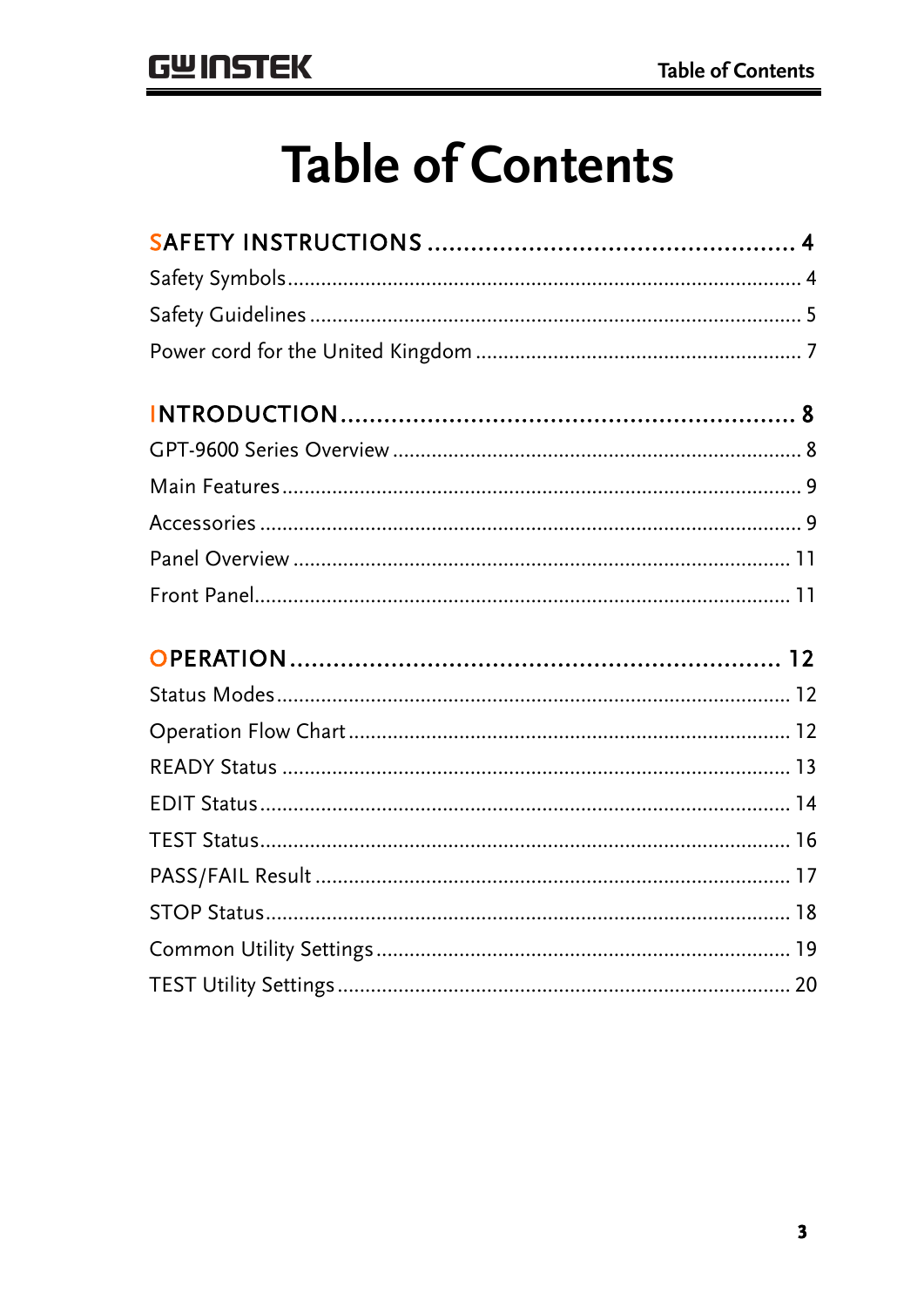# **SAFETY INSTRUCTIONS**

This chapter contains important safety instructions that you must follow during operation and storage. Read the following before any operation to ensure your safety and to keep the instrument in the best possible condition.

#### Safety Symbols

These safety symbols may appear in this manual or on the instrument.

| WARNING | Warning: Identifies conditions or practices that<br>could result in injury or loss of life.                             |
|---------|-------------------------------------------------------------------------------------------------------------------------|
| CAUTION | Caution: Identifies conditions or practices that<br>could result in damage to the instrument or to<br>other properties. |
|         | DANGER High Voltage                                                                                                     |
|         | Attention Refer to the Manual                                                                                           |
|         | Protective Conductor Terminal                                                                                           |
|         | Frame or Chassis Terminal                                                                                               |
|         | Earth (ground) Terminal                                                                                                 |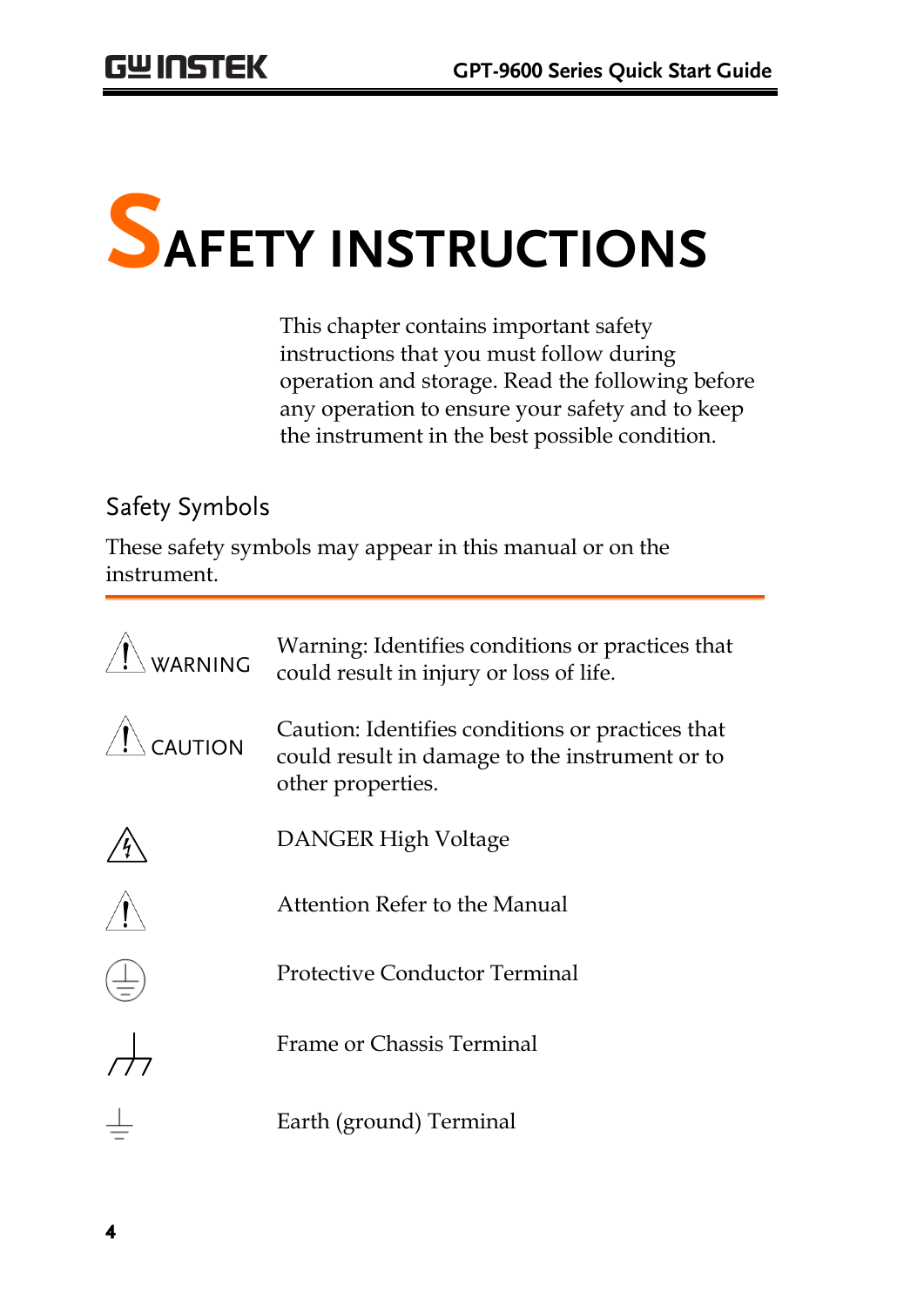

Do not dispose electronic equipment as unsorted municipal waste. Please use a separate collection facility or contact the supplier from which this instrument was purchased.

### Safety Guidelines

| General<br>Guideline    | Do not place any heavy object on the<br>instrument.                                                                                                                                    |
|-------------------------|----------------------------------------------------------------------------------------------------------------------------------------------------------------------------------------|
| <b>AUTION</b>           | Avoid severe impact or rough handling that<br>leads to damaging the instrument.                                                                                                        |
|                         | Do not discharge static electricity to the<br>instrument.                                                                                                                              |
|                         | Use only mating connectors, not bare wires, for<br>the terminals.                                                                                                                      |
|                         | Do not block the cooling fan opening.                                                                                                                                                  |
|                         | Do not disassemble the instrument unless you<br>are qualified.                                                                                                                         |
|                         | (Measurement categories) EN 61010-1:2010 specifies the<br>measurement categories and their requirements as follows. The<br>GPT-9600 Series does not fall under category II, III or IV. |
|                         | Measurement category IV is for measurement performed at the<br>٠<br>source of low-voltage installation.                                                                                |
|                         | Measurement category III is for measurement performed in the<br>٠<br>building installation.                                                                                            |
|                         | Measurement category II is for measurement performed on the<br>circuits directly connected to the low voltage installation.                                                            |
| Power Supply<br>WARNING | AC Input voltage range:<br>٠<br>100-120/220-240VAC ±10%                                                                                                                                |
|                         | Frequency: 50Hz/60Hz                                                                                                                                                                   |
|                         | To avoid electrical shock connect the protective<br>grounding conductor of the AC power cord to<br>an earth ground.                                                                    |
|                         | Connect the Earth terminal on rear panel to an<br>earth ground.                                                                                                                        |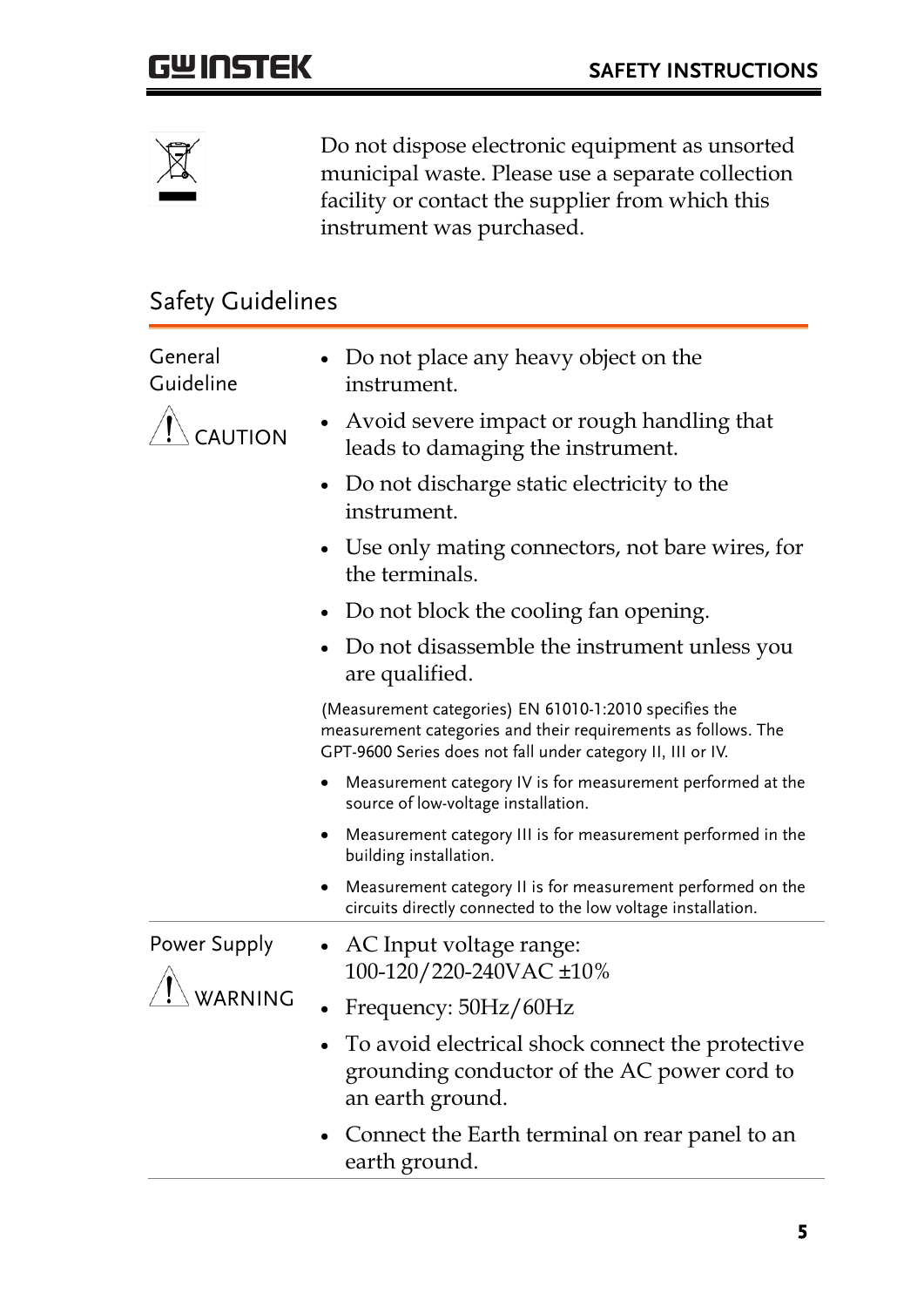| Cleaning the             | Disconnect the power cord before cleaning.                                                                                                                                                                                                                                                                                                                   |  |  |
|--------------------------|--------------------------------------------------------------------------------------------------------------------------------------------------------------------------------------------------------------------------------------------------------------------------------------------------------------------------------------------------------------|--|--|
| GPT-9600                 | Use a soft cloth dampened in a solution of mild<br>detergent and water. Do not spray any liquid.                                                                                                                                                                                                                                                             |  |  |
|                          | Do not use chemicals containing harsh material<br>$\bullet$<br>such as benzene, toluene, xylene, and acetone.                                                                                                                                                                                                                                                |  |  |
| Operation<br>Environment | Location: Indoor, no direct sunlight, dust free,<br>almost non-conductive pollution (Note below)                                                                                                                                                                                                                                                             |  |  |
|                          | Relative Humidity: $\leq 70\%$ (no condensation)                                                                                                                                                                                                                                                                                                             |  |  |
|                          | Altitude: < 2000m                                                                                                                                                                                                                                                                                                                                            |  |  |
|                          | Temperature: $0^{\circ}C \sim 40^{\circ}C$                                                                                                                                                                                                                                                                                                                   |  |  |
|                          | (Pollution Degree) EN 61010-1:2010 specifies the pollution degrees<br>and their requirements as follows. The GPT-9600 Series falls under<br>degree 2.                                                                                                                                                                                                        |  |  |
|                          | Pollution refers to "addition of foreign matter, solid, liquid, or<br>gaseous (ionized gases), that may produce a reduction of dielectric<br>strength or surface resistivity".                                                                                                                                                                               |  |  |
|                          | Pollution degree 1: No pollution or only dry, non-conductive<br>pollution occurs. The pollution has no influence.                                                                                                                                                                                                                                            |  |  |
|                          | Pollution degree 2: Normally only non-conductive pollution<br>occurs. Occasionally, however, a temporary conductivity caused<br>by condensation must be expected.                                                                                                                                                                                            |  |  |
|                          | Pollution degree 3: Conductive pollution occurs, or dry, non-<br>conductive pollution occurs which becomes conductive due to<br>condensation which is expected. In such conditions, equipment<br>is normally protected against exposure to direct sunlight,<br>precipitation, and full wind pressure, but neither temperature<br>nor humidity is controlled. |  |  |
| Storage                  | Location: Indoor                                                                                                                                                                                                                                                                                                                                             |  |  |
| environment              | Temperature: -10°C to 70°C                                                                                                                                                                                                                                                                                                                                   |  |  |
|                          | Relative Humidity: $\leq 85\%$ (no condensation)                                                                                                                                                                                                                                                                                                             |  |  |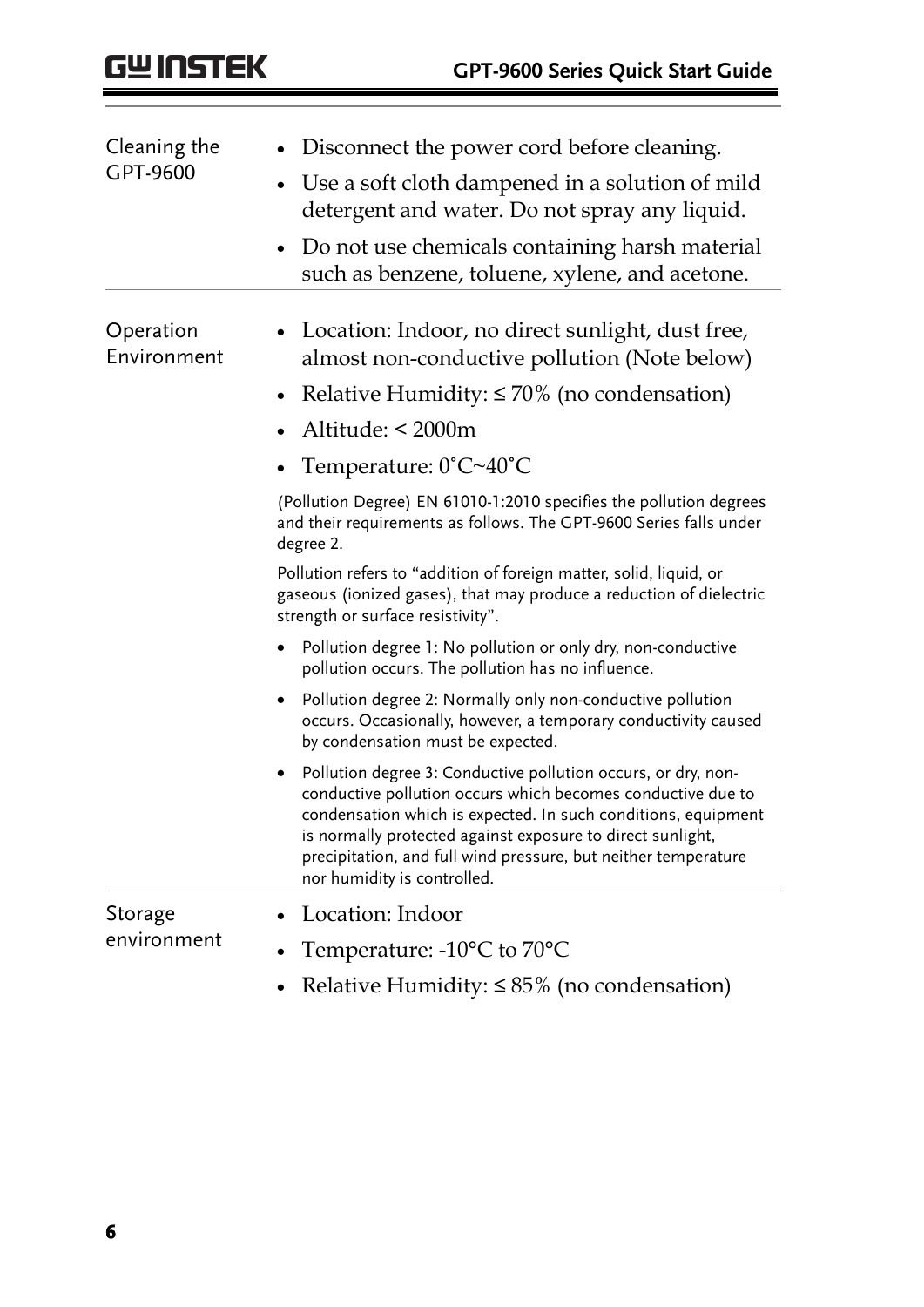#### Power cord for the United Kingdom

When using the safety tester in the United Kingdom, make sure the power cord meets the following safety instructions.

NOTE: This lead/appliance must only be wired by competent persons  $^{\prime}!$  \warning: This appliance must be earthed IMPORTANT: The wires in this lead are coloured in accordance with the following code: Green/ Yellow: Earth Blue: Neutral Brown: Live (Phase)

As the colours of the wires in main leads may not correspond with the coloured marking identified in your plug/appliance, proceed as follows:

The wire which is coloured Green & Yellow must be connected to the Earth terminal marked with either the letter E, the earth symbol or coloured Green/Green & Yellow.

The wire which is coloured Blue must be connected to the terminal which is marked with the letter N or coloured Blue or Black.

The wire which is coloured Brown must be connected to the terminal marked with the letter L or P or coloured Brown or Red.

If in doubt, consult the instructions provided with the equipment or contact the supplier.

This cable/appliance should be protected by a suitably rated and approved HBC mains fuse: refer to the rating information on the equipment and/or user instructions for details. As a guide, a cable of 0.75mm<sup>2</sup> should be protected by a 3A or 5A fuse. Larger conductors would normally require 13A types, depending on the connection method used.

Any exposed wiring from a cable, plug or connection that is engaged in a live socket is extremely hazardous. If a cable or plug is deemed hazardous, turn off the mains power and remove the cable, any fuses and fuse assemblies. All hazardous wiring must be immediately destroyed and replaced in accordance to the above standard.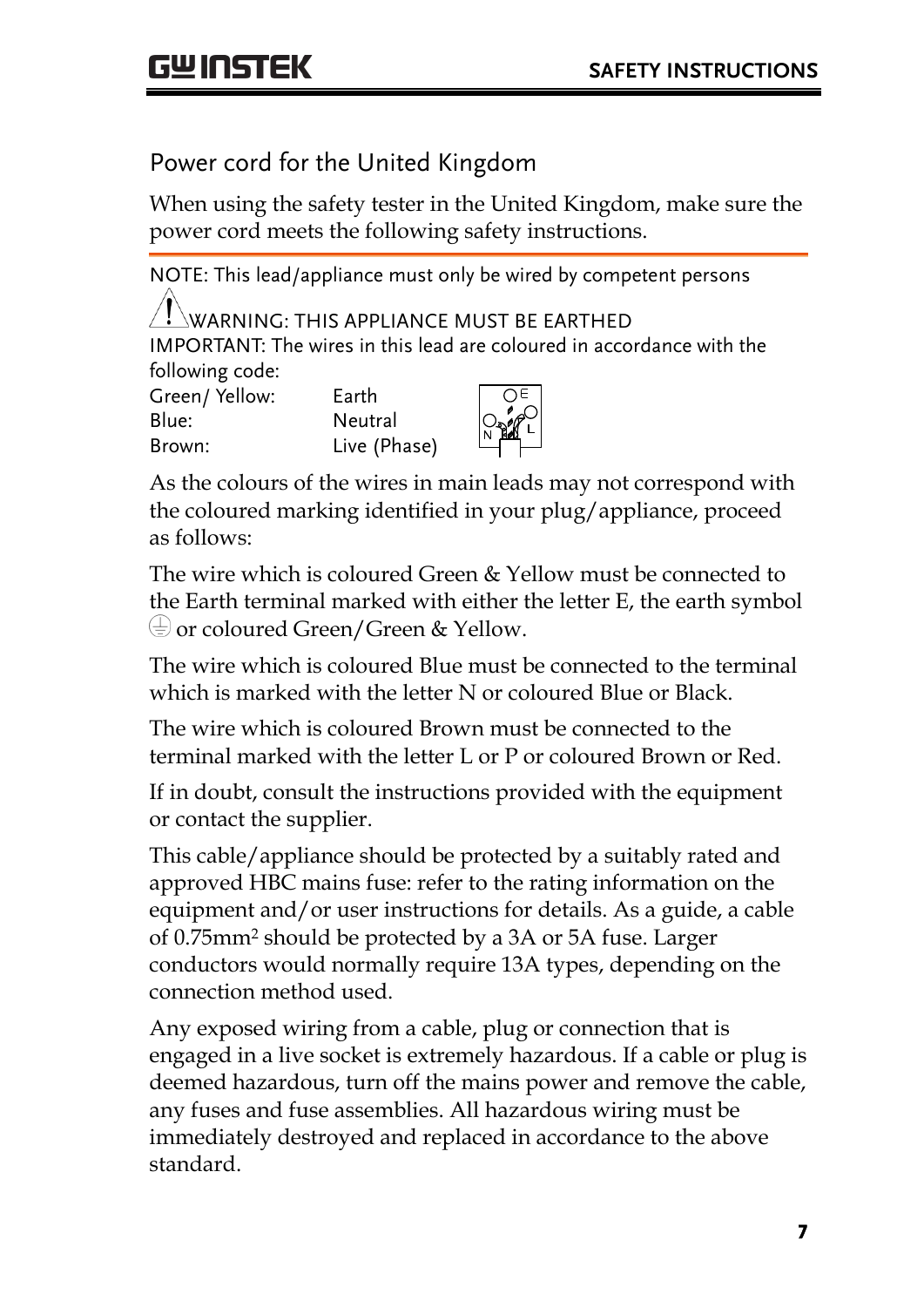## **INTRODUCTION**

This Quick Start Guide is intended as a fast introduction to operating the GPT-9600 Series Safety Testers. This Quick Start Guide assumes that the user is familiar with safety testers.

For comprehensive instructions on the GPT-9600 Series, please see the User Manual, located on the accompanying CD.

#### GPT-9600 Series Overview

The GPT-9600 Series Safety Testers are AC/DC withstanding voltage and insulation resistance safety testers. The GPT-9603 is an AC/DC withstanding and insulation resistance safety tester. The GPT-9602 is an AC/DC withstanding safety tester. The GPT-9612 is an AC withstanding and insulation resistance safety tester, while the GPT-9601 is purely an ACW tester.

Note: Throughout this quick start guide, the terms ACW, DCW and IR refer to AC Withstanding, DC Withstanding and Insulation Resistance, respectively. GPT-9600 refers to any of the GPT-96XX models.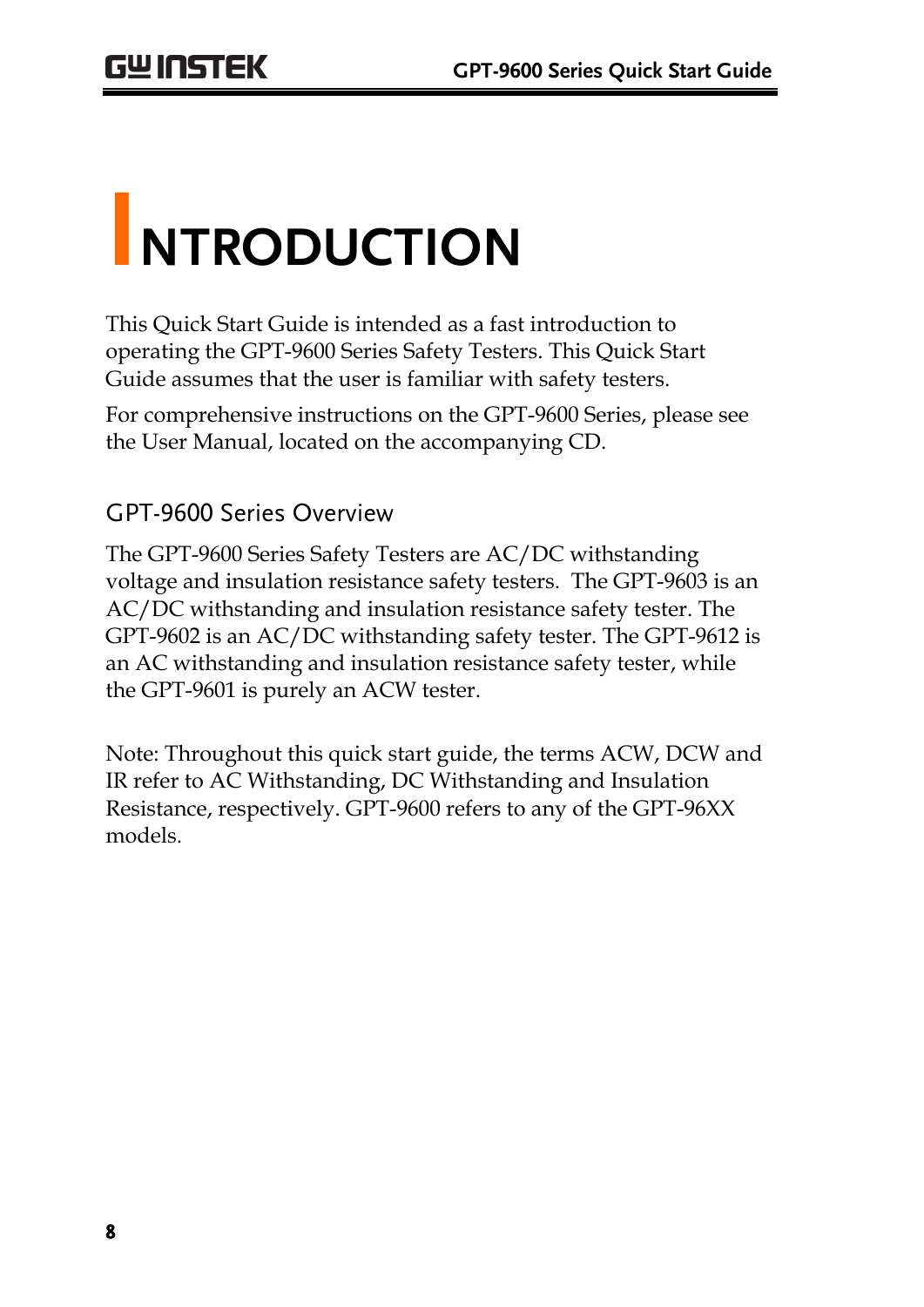#### Main Features

| Performance | • $ACW: 5kVAC$                                                                      |
|-------------|-------------------------------------------------------------------------------------|
|             | • DCW: $6kVDC$                                                                      |
|             | IR: 50V, 100V, 250V, 500V, 1000V<br>$\bullet$                                       |
| Features    | Timer control                                                                       |
|             | • Safety discharge                                                                  |
|             | • Over temperature, voltage and current<br>protection                               |
|             | • Pass, Fail, Test, High Voltage and Ready<br>indicators                            |
|             | • PWM output (increased reliability)                                                |
|             | Interlock (configurable)<br>٠                                                       |
| Interface   | • Remote control start/stop interface terminal                                      |
|             | • Signal I/O port for pass/fail/test monitoring<br>and start/stop control/interlock |

#### Accessories

| <b>Standard Accessories</b> | Part number      | Description                                |
|-----------------------------|------------------|--------------------------------------------|
|                             | N/A              | GPT-96XX unit.                             |
|                             | N/A              | User manual CD                             |
|                             | N/A              | Quick start guide                          |
|                             | $GHT-114x1$      | Test lead                                  |
|                             | Region dependent | Power cord                                 |
|                             | N/A              | Remote terminal male plug                  |
|                             | N/A              | Interlock key                              |
|                             | N/A              | CTC (Calibration Traceable<br>Certificate) |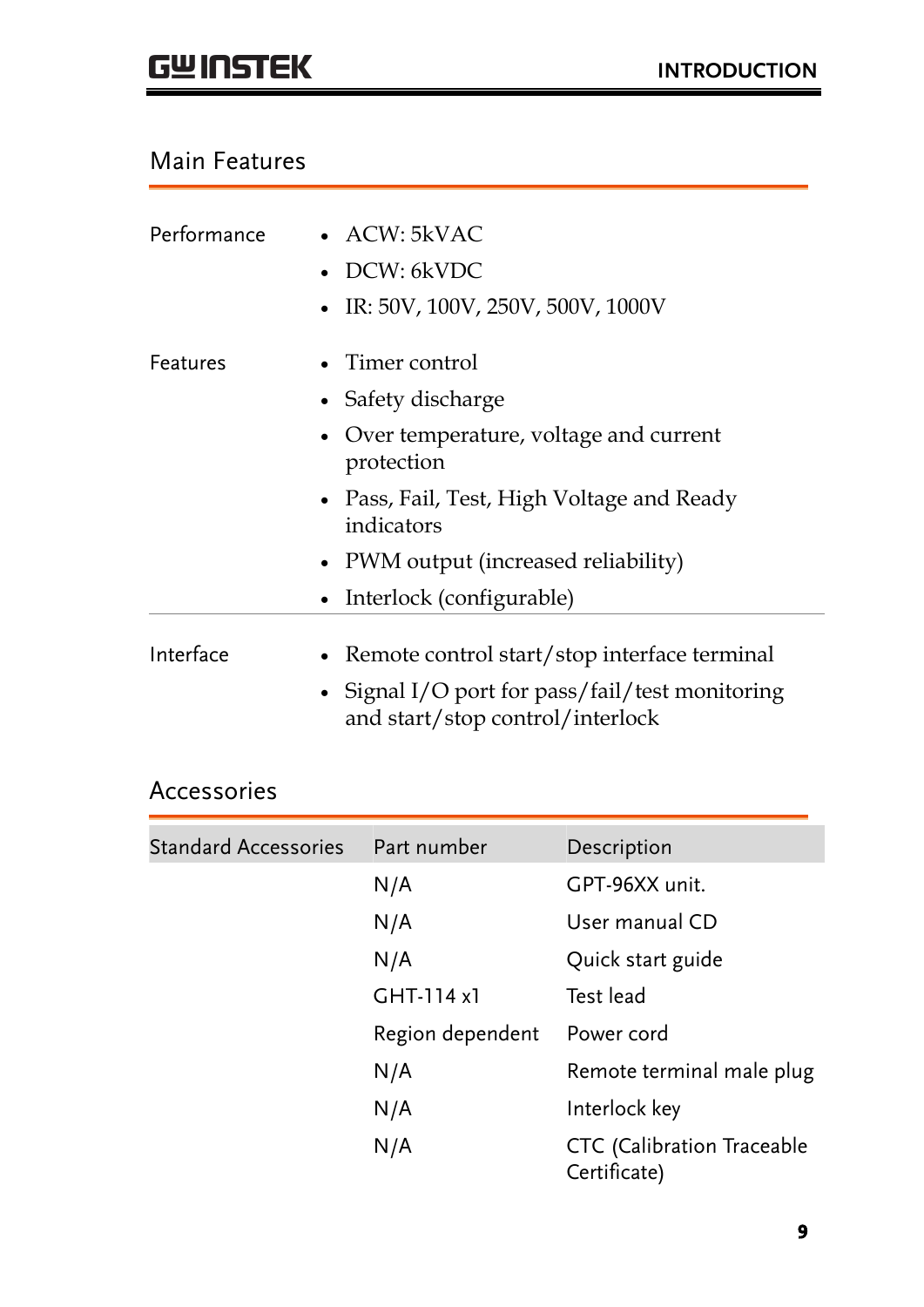| <b>Optional Accessories</b> | Part number | Description              |
|-----------------------------|-------------|--------------------------|
|                             | GHT-205     | High Voltage Test Probe  |
|                             | GHT-113     | High Voltage Test Pistol |
|                             | GRA-417     | Rack mount kit           |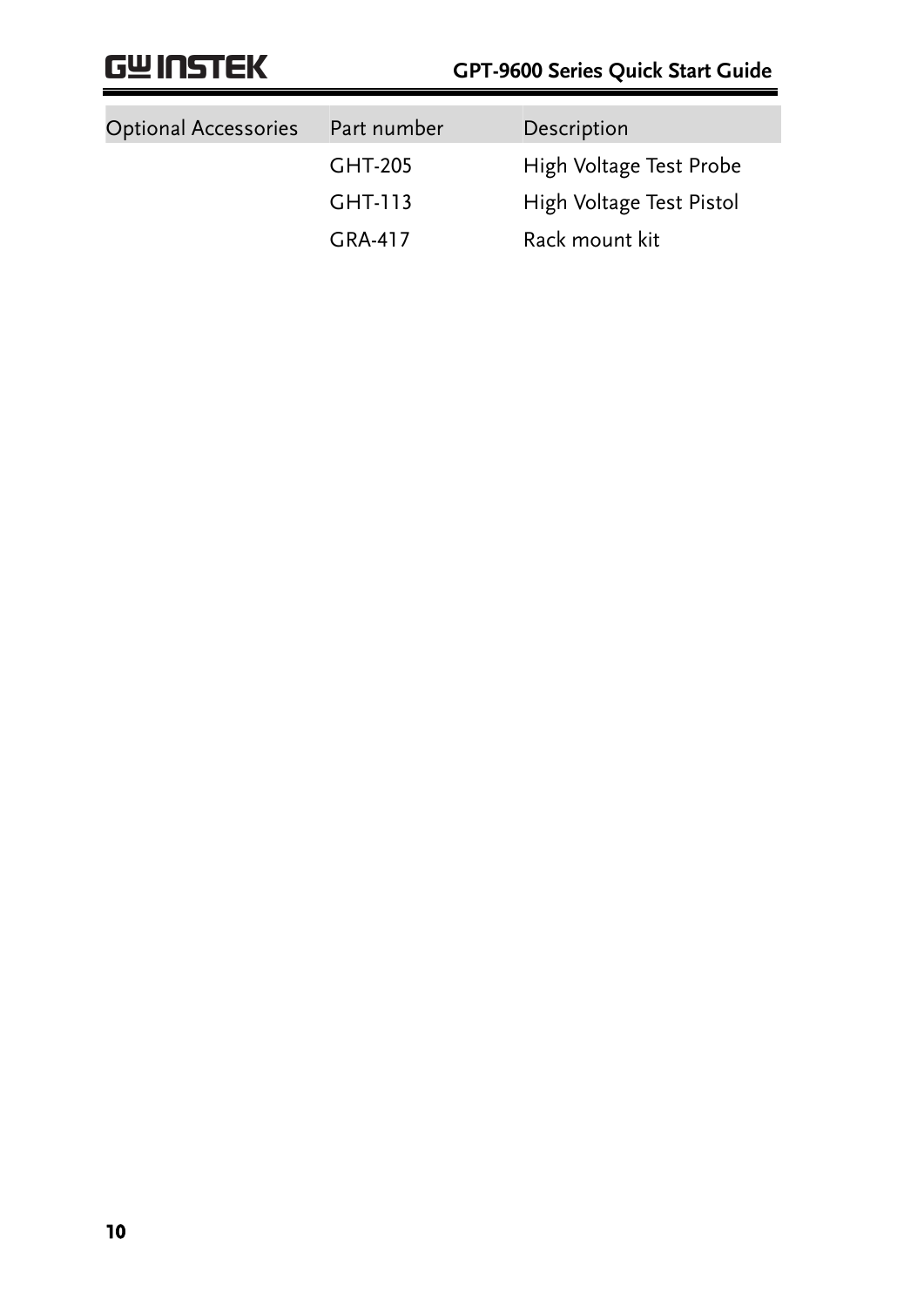## Panel Overview



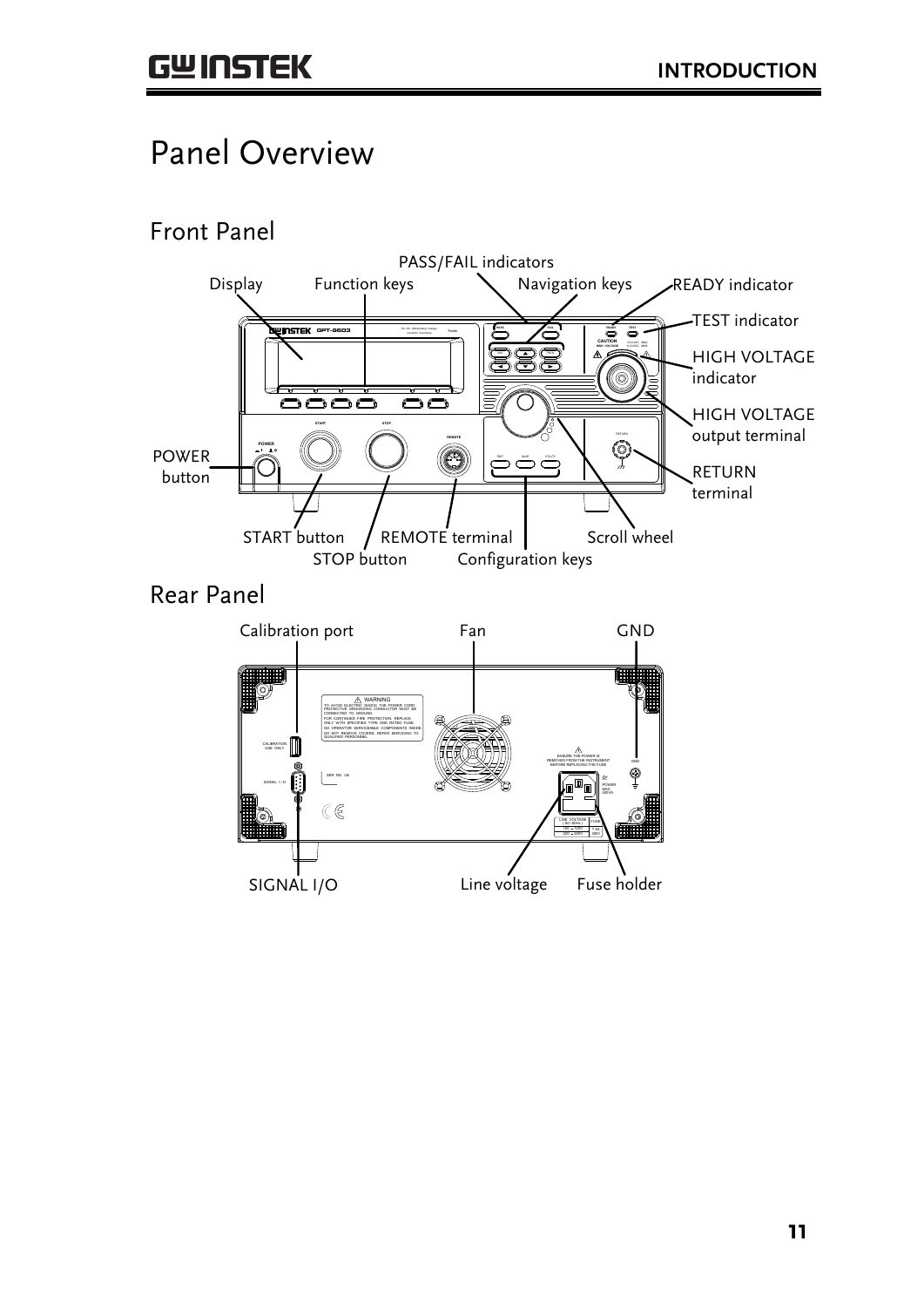

## Status Modes

This section describes the overall structure of the operating modes for the GPT-9600 Series safety testers. The testers have 6 status modes: (EDIT, READY, TEST, STOP, FAIL, PASS). The flow chart below describes how to navigate from mode to mode.



Operation Flow Chart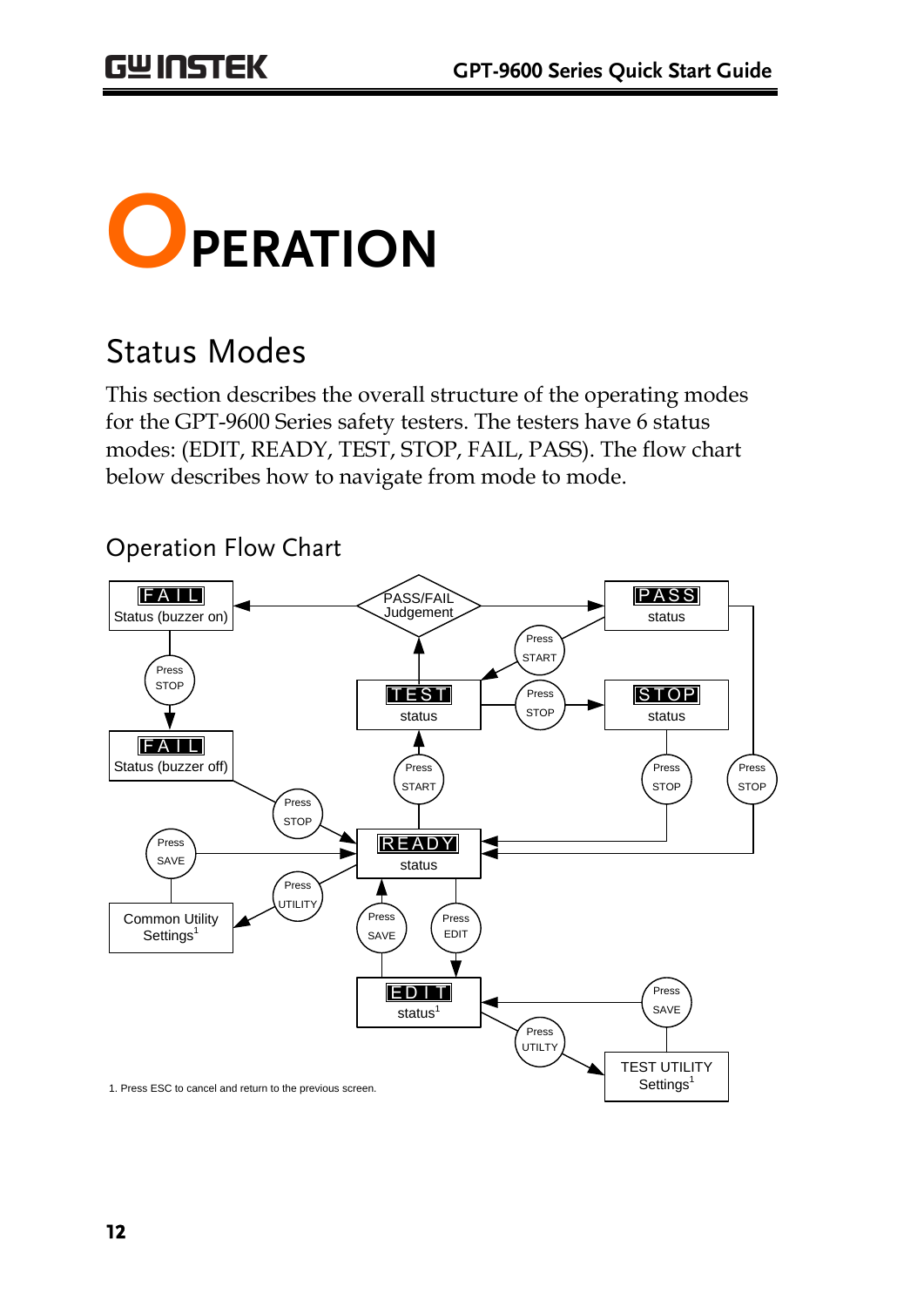#### READY Status

Description When the tester is in READY status, it is ready to begin testing. Pressing the START button will begin testing and put the tester into TEST status. Pressing the EDIT key will put the tester into the EDIT status. Pressing the UTILIY key will enter the Common Utility settings.

> The READY status can also be used to set the testing mode. The testing mode can be set to run a single test at a time or to run two different tests sequentially.



Set the Testing Mode

- Press the MODE soft-key to toggle between MODE (single test) and each of the Auto Modes. (AC-IR, IR-AC, DC-IR, IR-DC)
- The Auto Mode function sets two different test functions and the order that will they run. I.e., AC-IR means an ACW test is performed followed by an IR test.
- When the unit is in TEST status, the Test Mode determines whether a single test is run or if two tests are run sequentially.

 $M$  O D E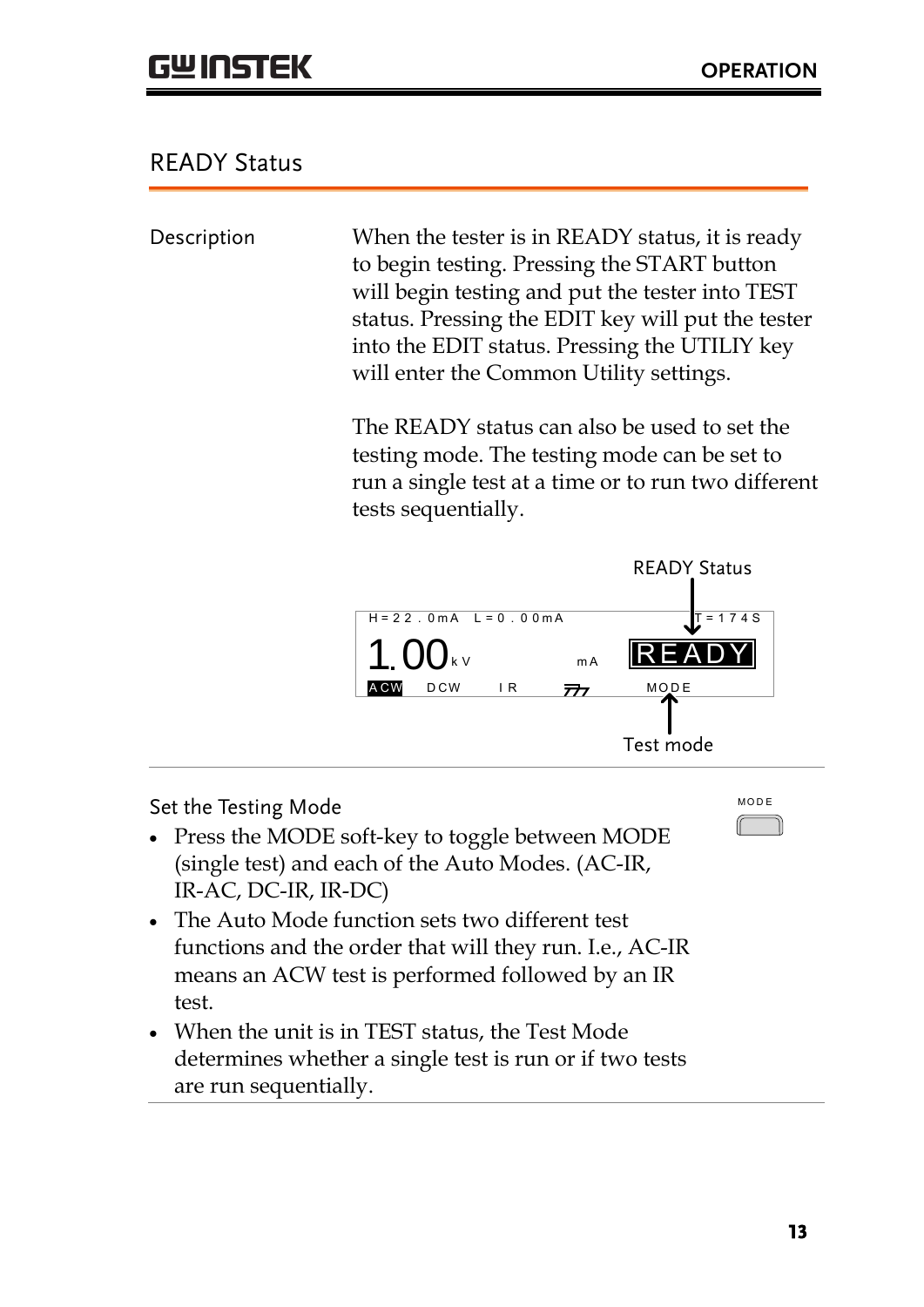## **GWINSTEK**

Go to EDIT Status

• Press the EDIT key.

EDIT

Set the Test Voltage

 When in the READY mode, turn the scroll wheel knob to set the test voltage.

#### Start Testing

- Press the START button to begin testing.
- The tester will go into TEST status.



| WARNING            | If Double Action is active, the START button must<br>be pressed within 500ms after the STOP button<br>was pressed to be able to start testing.                                                                                       |
|--------------------|--------------------------------------------------------------------------------------------------------------------------------------------------------------------------------------------------------------------------------------|
| $\sqrt{!}$ WARNING | If INTERLOCK is set to ON and the interlock key is<br>not connected to the SIGNAL I/O port,<br>INTERLOCK OPEN will be displayed on the screen,<br>preventing the test from starting. See page 19 for<br>the Common Utility settings. |

#### EDIT Status

Description EDIT status is used to edit the test parameters (excluding the test voltage). Pressing the SAVE key will save any changes and return to the READY status. Pressing the ESC key will cancel any changes and return to the READY status. Pressing the UTILITY key will enter the TEST Utility settings.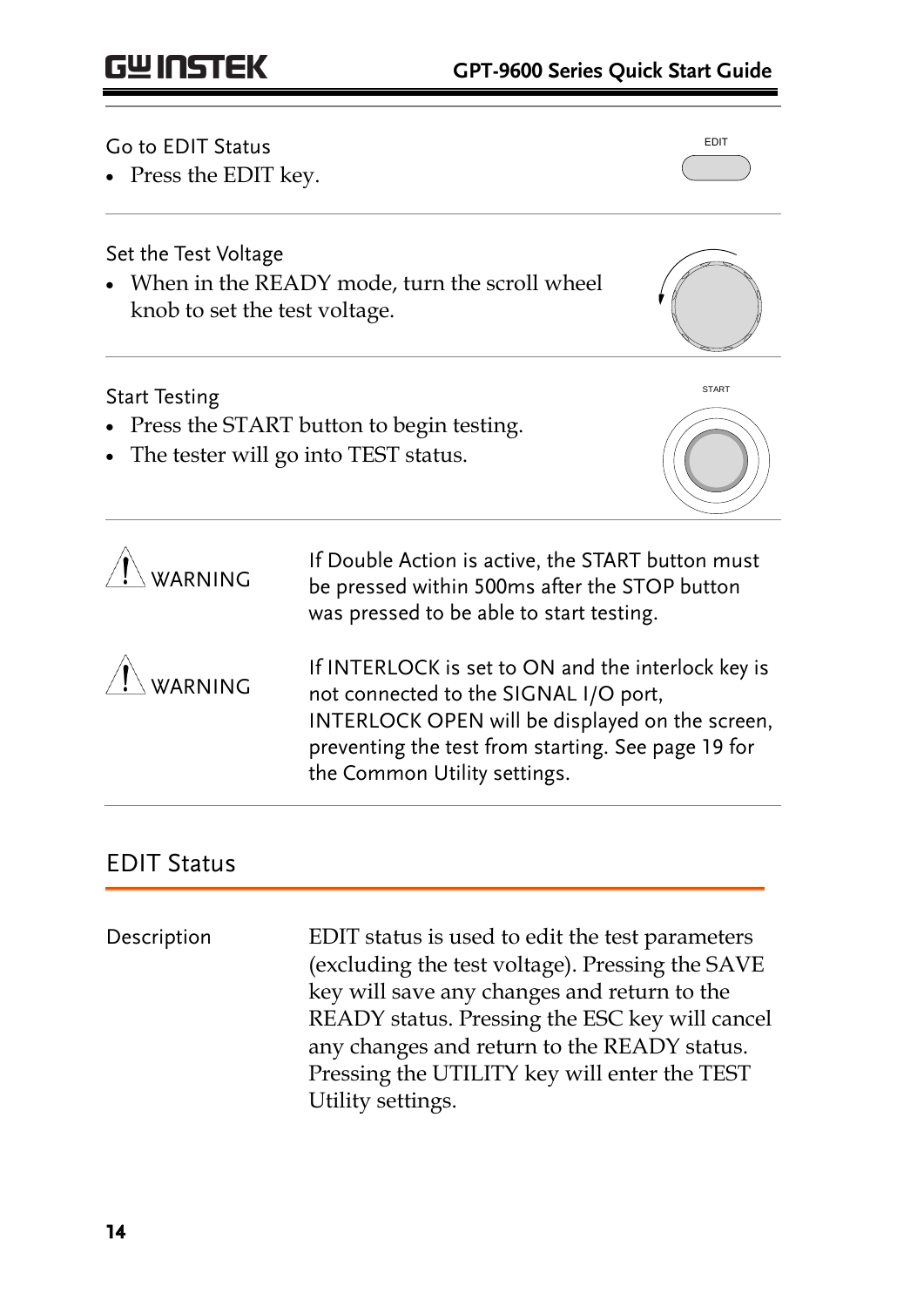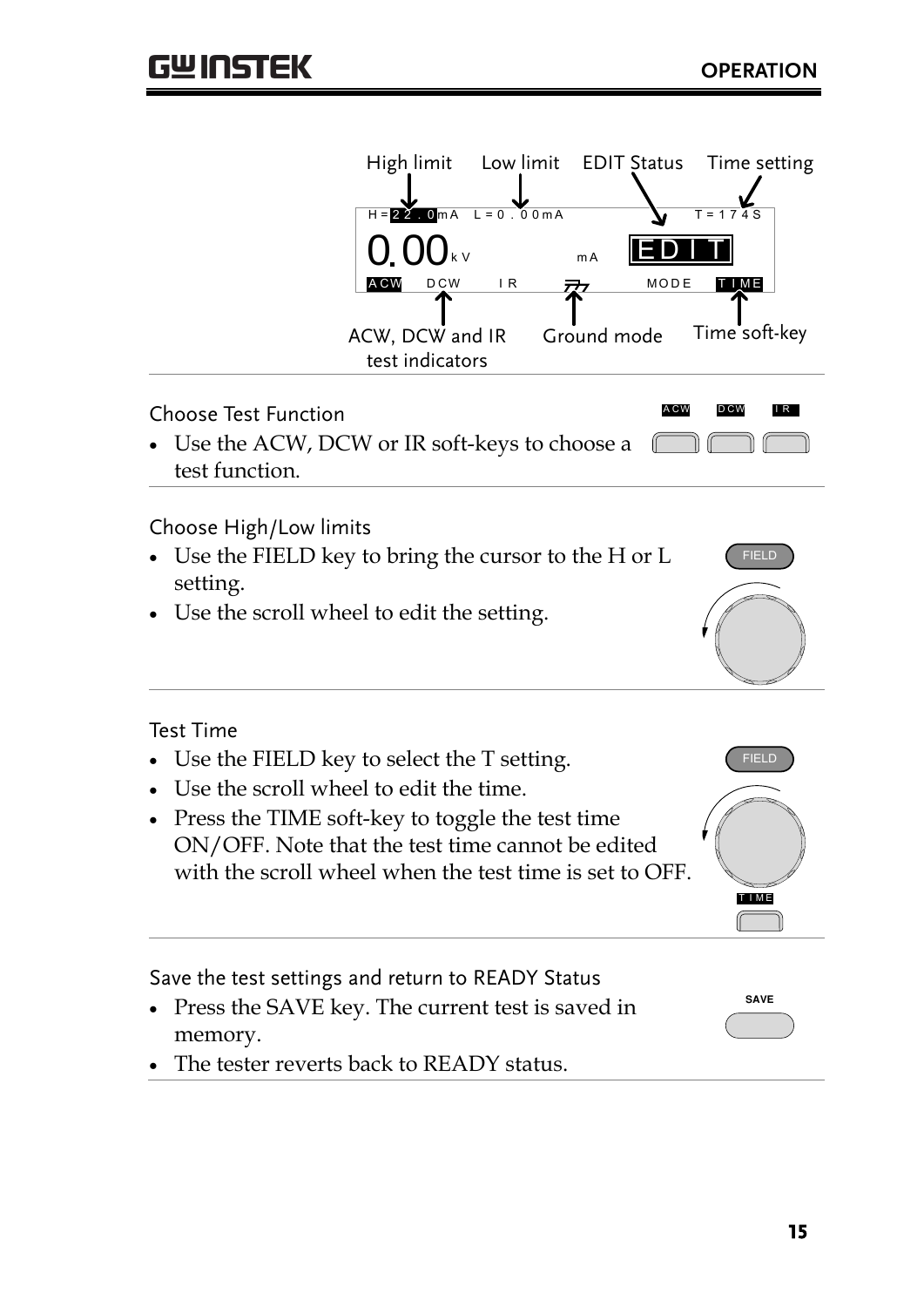ESC

Exit EDIT status and Return to READY Status

- Press the ESC key.
- The tester does not save and returns back to READY status.

#### TEST Status

Description TEST status is active when a test is running. Pressing STOP will cancel the test and put the tester into the STOP status. Waiting for the test to complete will result in a PASS or FAIL judgment.



#### Set the Test Voltage

- For ACW and DCW mode, the scroll wheel can be used to set the test voltage when the test is running.
- Clockwise increases the voltage.
- Anti-clockwise reduces the voltage.

#### Get Test Results

**NOTE** 

Wait for the test to finish.

#### Abort Test

- Press the STOP button
- The tester will go into STOP status.



When in STOP status all panel keys are locked except for the STOP key.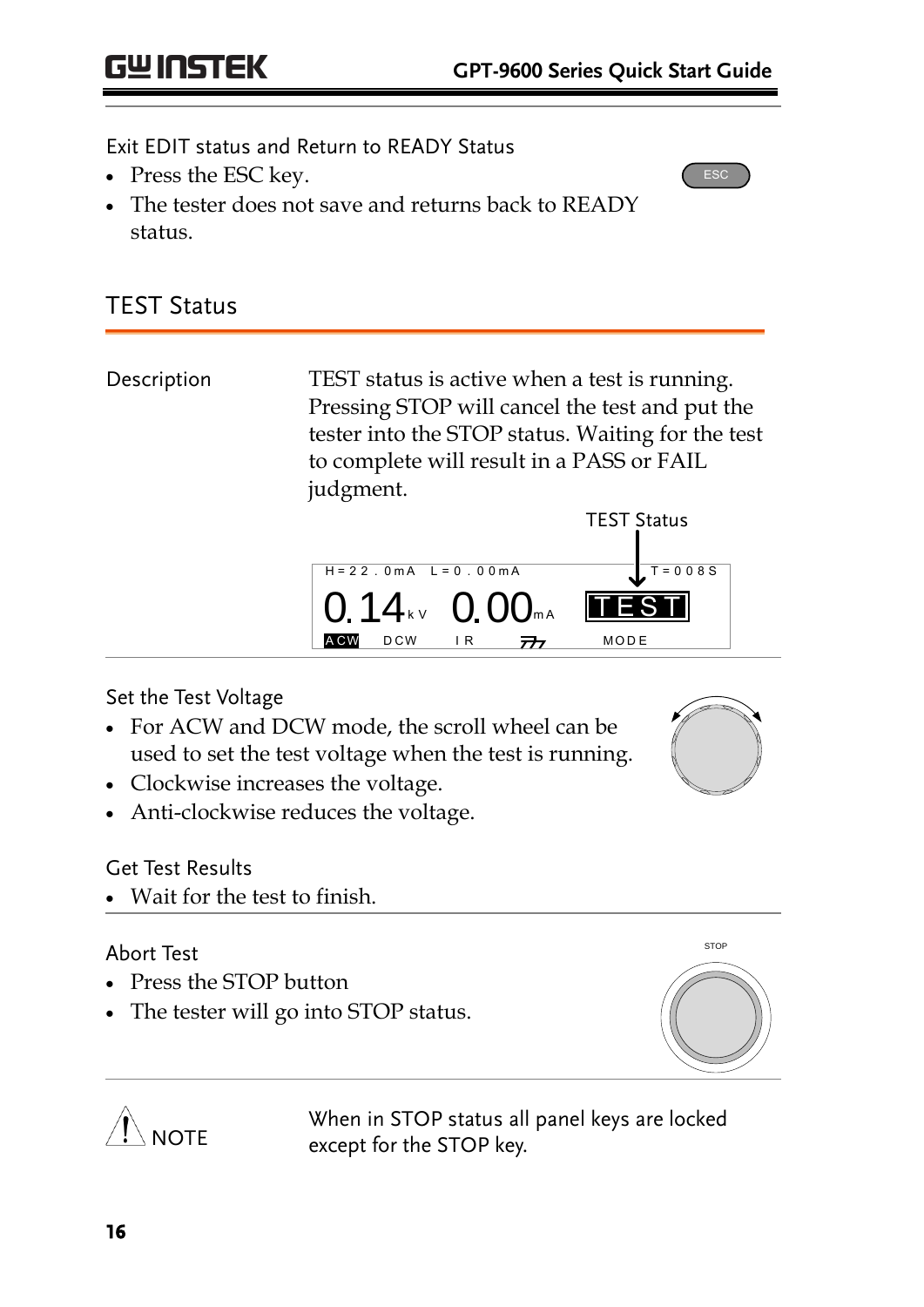## **GWINSTEK**

#### PASS/FAIL Result

| Results                                                     | When the tester is allowed to run to<br>completion, the test result is shown as a PASS<br>or FAIL. When the PASS or FAIL results are<br>shown on the screen, the PASS or FAIL<br>indicators will also light up. |                                          |
|-------------------------------------------------------------|-----------------------------------------------------------------------------------------------------------------------------------------------------------------------------------------------------------------|------------------------------------------|
| Results                                                     | $H = 22.0mA$ $L = 0.00mA$<br>1.00 kv 23.0 mA<br><b>DCW</b><br>IR<br><b>ACW</b><br><del>,∧</del>                                                                                                                 | <b>FAIL Status</b><br>$T = 060S$<br>MODE |
| <b>Return to READY Status</b><br>twice for a FAIL judgment. | • Press the STOP button once for a PASS judgment, or                                                                                                                                                            | <b>STOP</b>                              |

Restart the Test

 After a PASS judgment, the test can be re-run by pressing the START button.

View PASS Auto Mode Test Results

 For a PASS result, turn the scroll wheel left or right to view test results. Press the STOP button to return to READY status.



START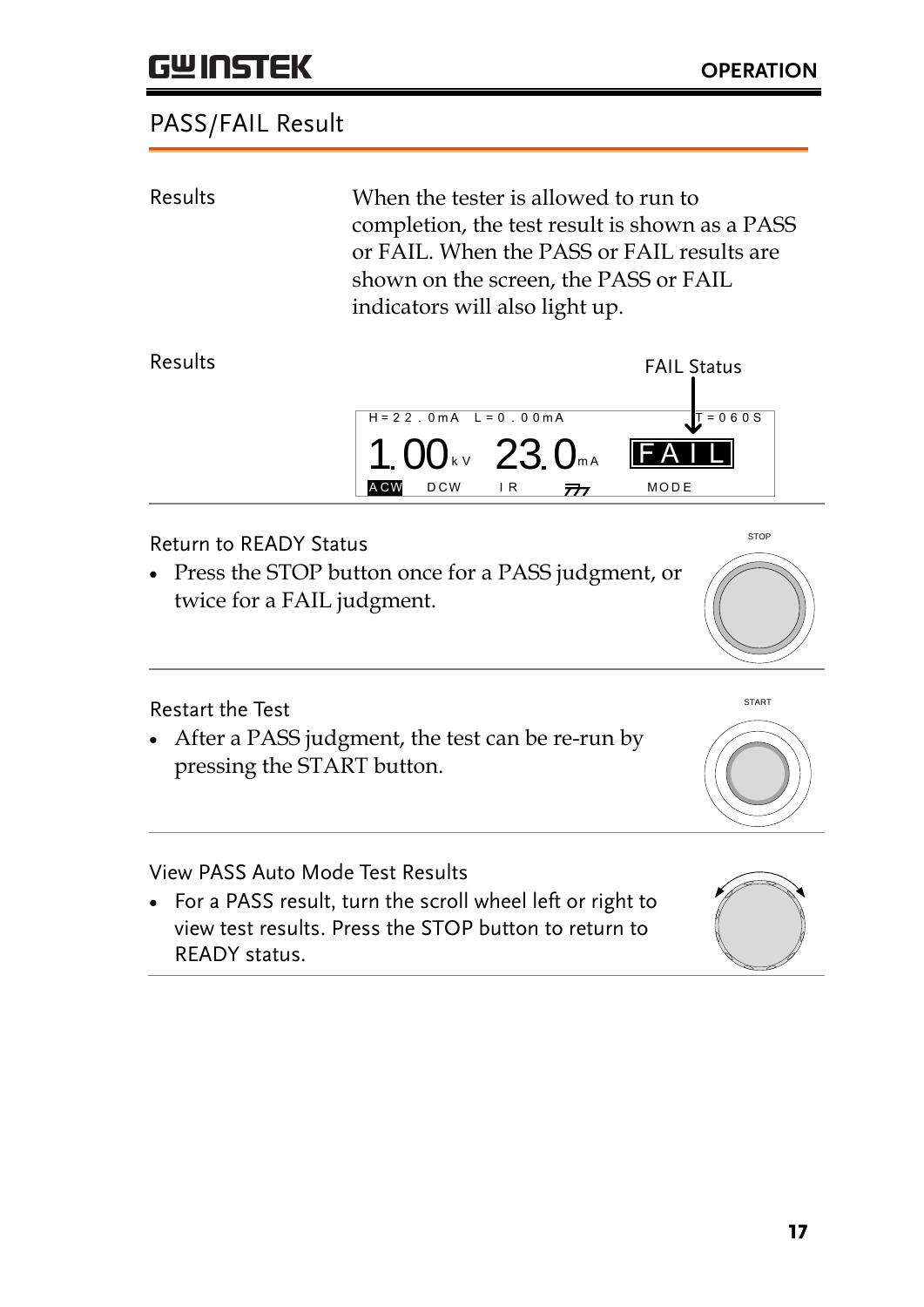#### View FAIL Auto Mode Test Results

• For a Fail Judgment, press the STOP button once to turn off the buzzer tone. Then turn the scroll wheel left or right to view test results. Pressing the STOP button again will return the tester to READY status.



#### STOP Status

Description STOP status is shown when a test does not finish running and has been stopped by the operator. When in STOP status, pressing STOP will return the tester to READY status.



Return to READY Status

Press the STOP button

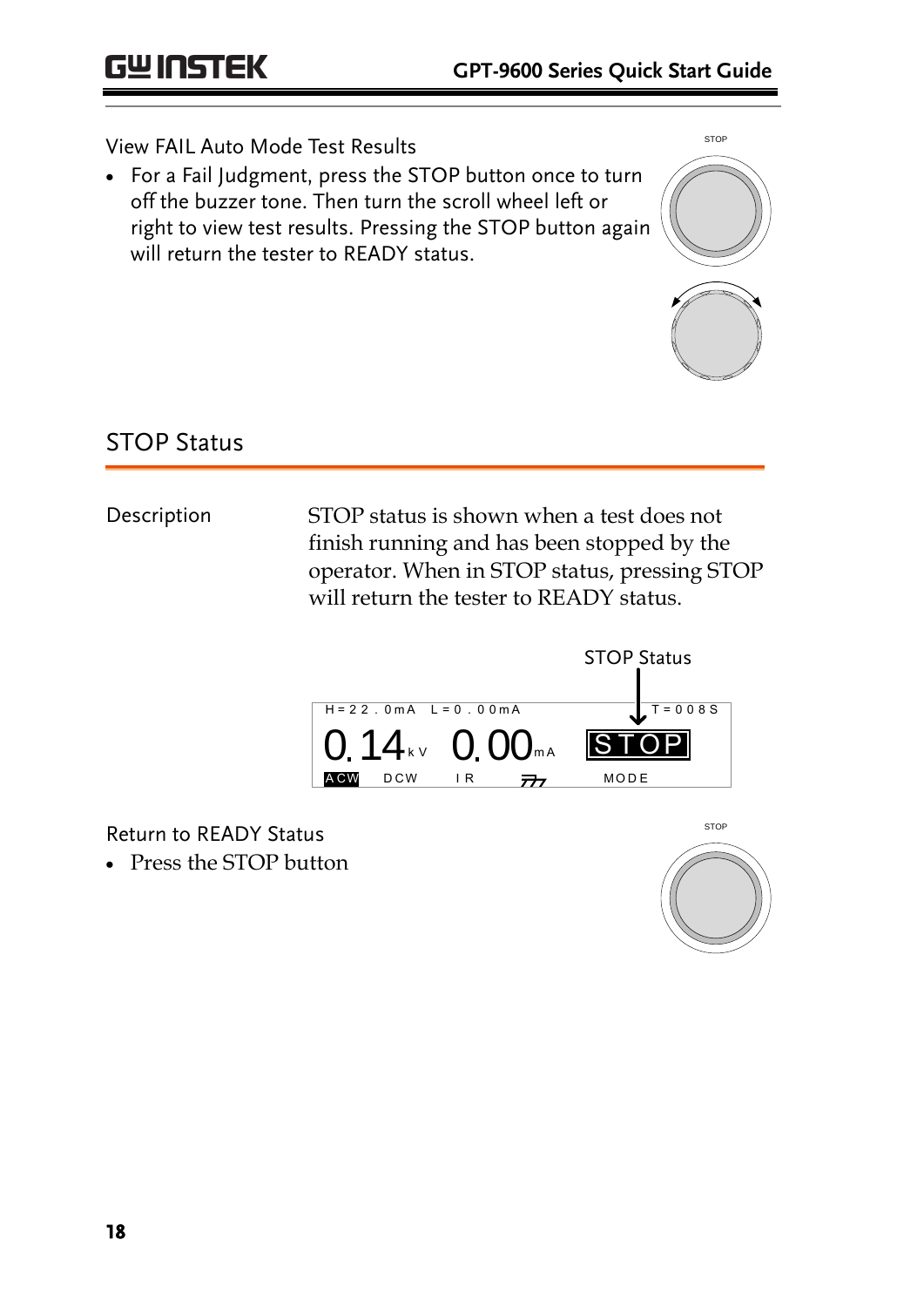#### <span id="page-18-0"></span>Common Utility Settings

Description The Common Utility menu is accessed by pressing the UTILITY key when the tester is in READY status. This utility controls the LCD and control settings. These settings are system wide.

> The Common Utility settings include: LCD: LCD Contrast, LCD Brightness CTRL: Start Ctrl (FRONT PANEL, SIGNAL I/O, REMOTE CONNECT), Double Action, Key Lock, Interlock



Select a Utility Setting.

- Choose a utility by pressing the LCD or CTRL softkey under the LCD bezel.
- The chosen utility will be displayed.
- Use the FIELD key to highlight a setting.
- Use the scroll wheel to choose or edit a parameter for the setting.





The INTERLOCK function is set to OFF by default in the Common Utility>CTRL menu. To increase safety, set INTERLOCK to ON and use the accompanying Interlock key to enable testing.

Save the Common Utility Setting

• To save any changes, press the SAVE key.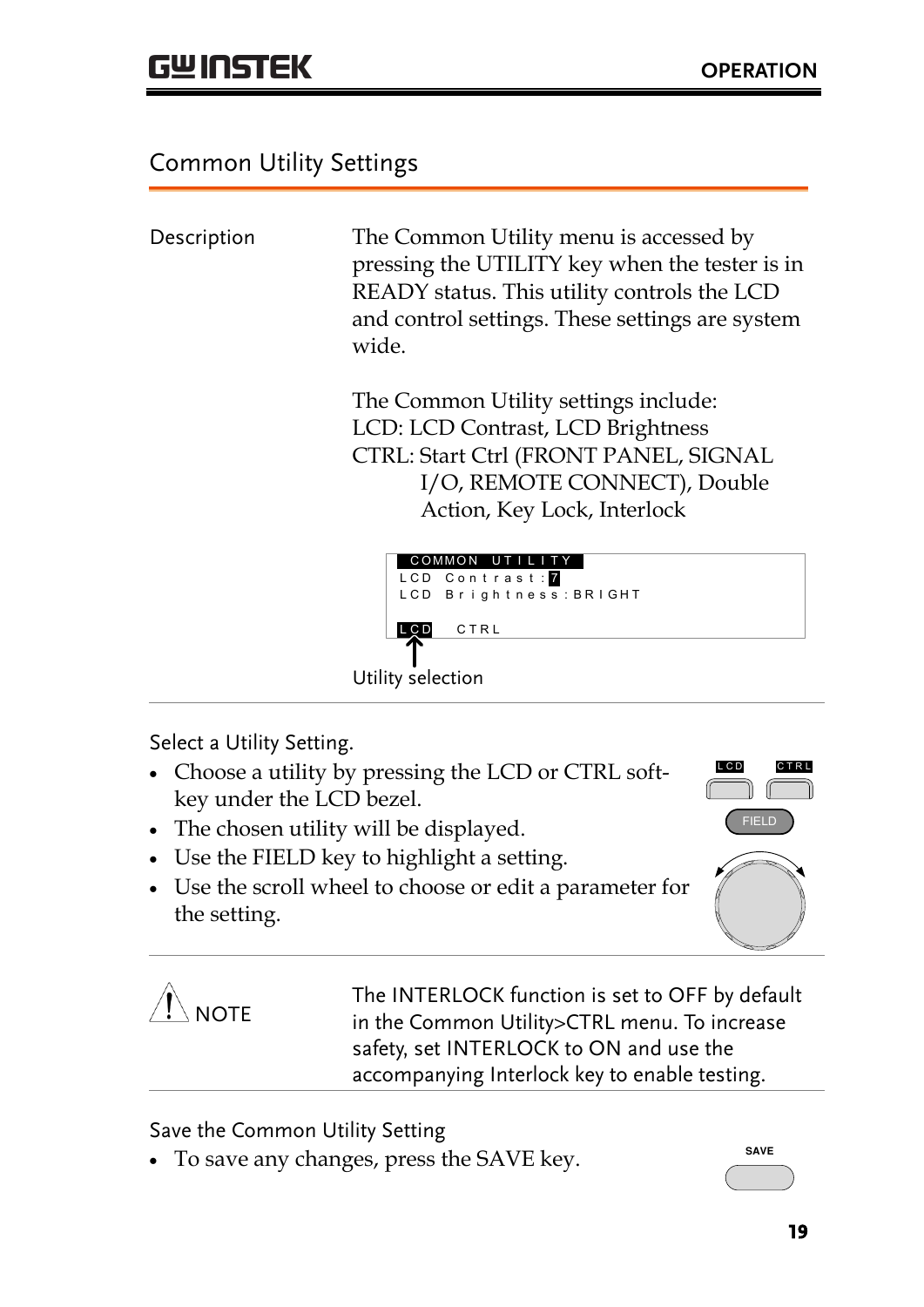#### The tester will return to READY status.

Cancel and Exit the Common Utility Menu

To exit and cancel any changes, press the ESC key.



The tester will return to READY status.

#### TEST Utility Settings

| Description | The TEST Utility menu is accessed by pressing<br>the UTILITY key when the tester is in EDIT<br>status. |
|-------------|--------------------------------------------------------------------------------------------------------|
|             | The TEST Utility settings are configured for<br>each test function (DCW or ACW) separately.            |
|             | The settings include: ARC MODE (ACW,<br>DCW), and FREQUENCY (ACW).                                     |
|             | TEST<br>UTILTTY<br>ARC MODE: OFF<br>FREQUENCY: 60HZ                                                    |
|             |                                                                                                        |

#### Select a Setting.

- Use the FIELD key to highlight a test setting.
- Use the scroll wheel to choose a parameter for the setting.

Save the TEST Utility Settings

To save any changes, press the SAVE key.

**SAVE**

The tester will return to EDIT status.